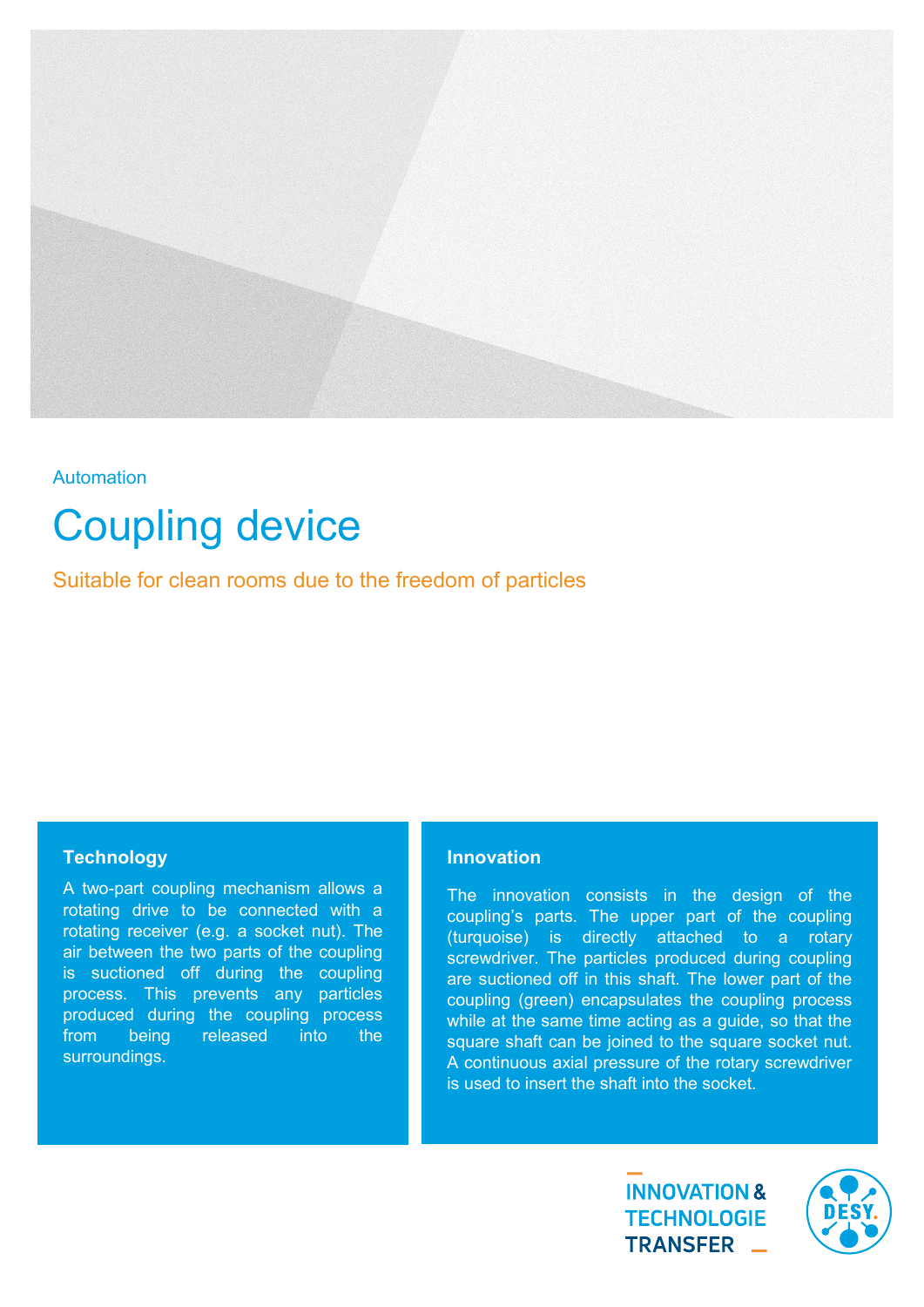#### **Background and solutions**

Procedures in which no external contaminants must be allowed to enter call for particularly high levels of cleanliness. Clean-room applications for accelerator technology, semiconductor technologies and for biological and chemical applications are particularly dependent upon particle-free procedures.

The coupling system described is a series of specimens to determine the abrasion resistance (number of particles produced per connection) of screw connections under clean-room conditions. For this purpose, the particles produced when screwing together a wide range of screws (having different surface properties) is examined. The results would be distorted by any contamination by foreign particles from the testing apparatus. A rotary magazine contains screws with socket wrenches in place (yellow guide and red socket nut) and integrated guide. The screwdriver with the integrated suction unit (blue spigot) is inserted axially into the socket wrenches. The guide pins in the socket wrenches align the square drive correctly and the screwing procedure can begin. The air in the space between the two parts of the coupling is sucked away through drill holes in the rotating mechanism. This construction allows an automated procedure to be carried out in a clean-room environment.



Photo: Marta Meyer DESY

# **Challenges**

In temporary connections, mechanical abrasion releases particles that can distort the results of the abrasion measurement. The challenges are to avoid the release of particles into the clean room and at the same time realize a detachable and reproducible connection.

#### **Possible applications**

All assembly devices that require a clean working environment can profit from this possibility of the particle-free rotary motion. Whether in the semiconductor industry, accelerator research or in the chemical or biological industry. The food industry, also, depends on clean processes. .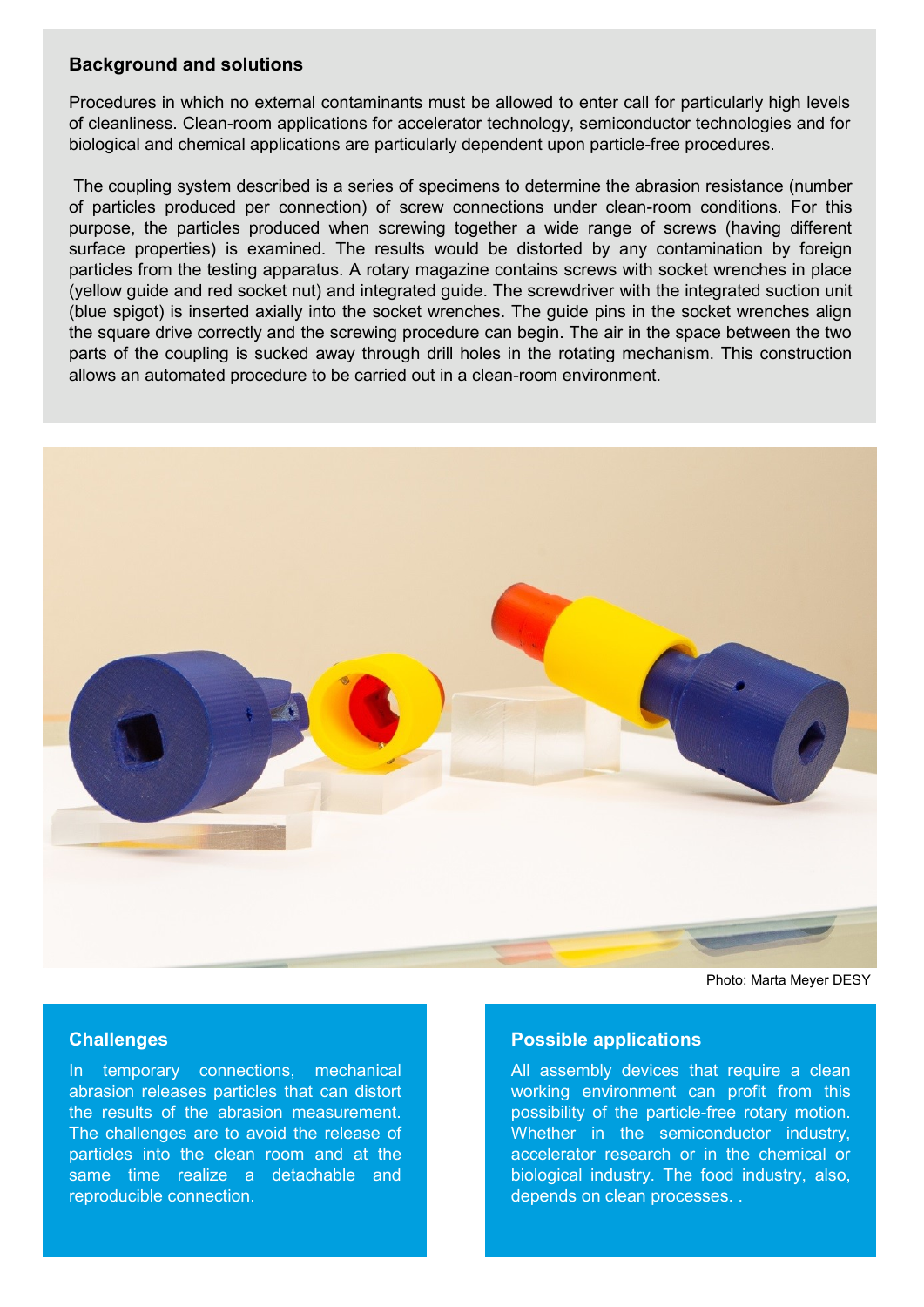# **Applications**

- Clean room technology
- Semiconductor industry
- Chemical industry
- Biological industry
- Food industry

# **Industrial sector**

- Mixing equipment
- Screwing procedures
- Assembly procedures

This arrangement has made it possible to measure the number of particles in the specimen under investigation directly. The set-up for the test is as follows:



A particle counter is situated below the body of the specimen (orange). This suctions off the particles produced when inserting the screw and measures them. As a result, the amount of abrasion of the samples can be determined.